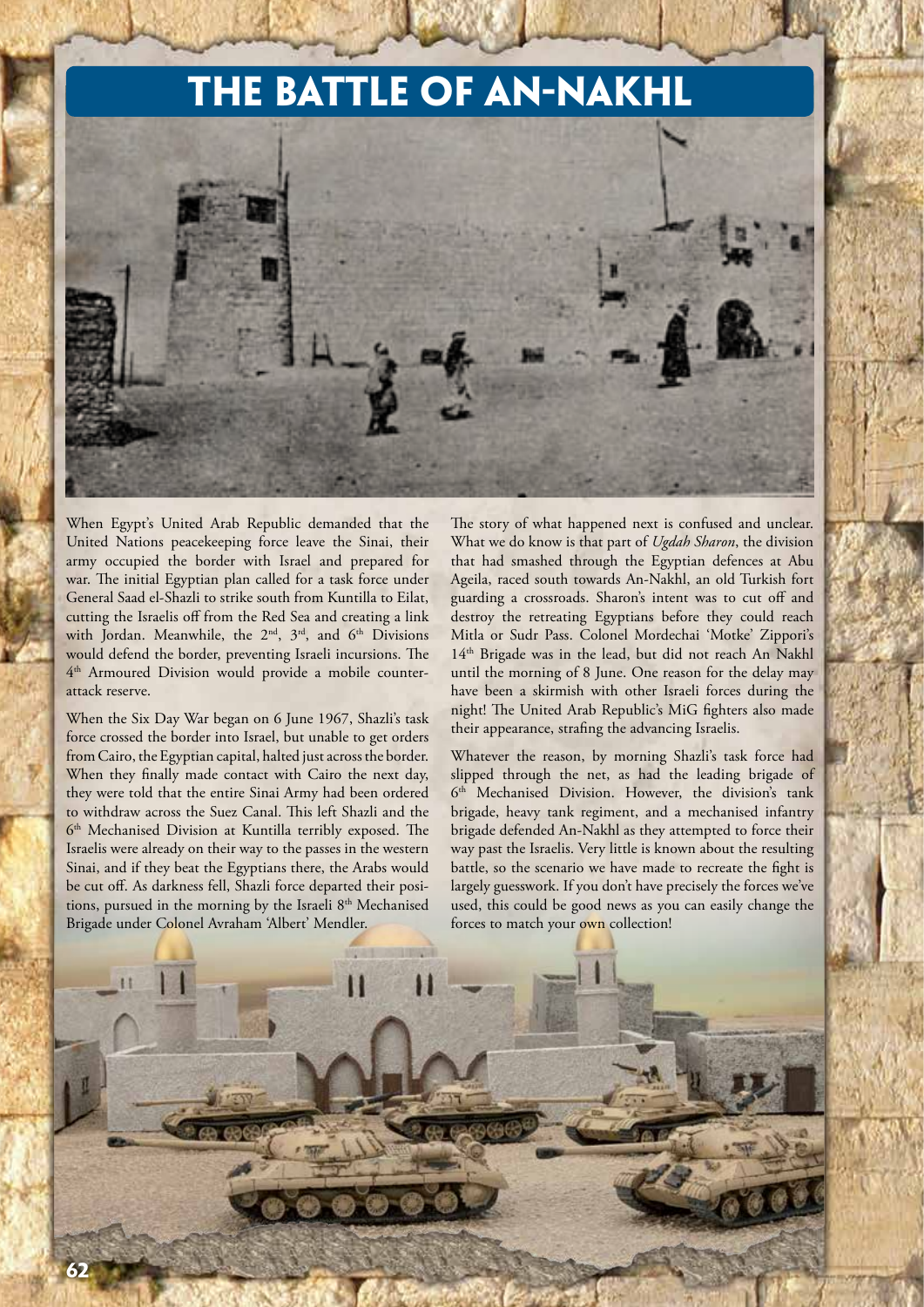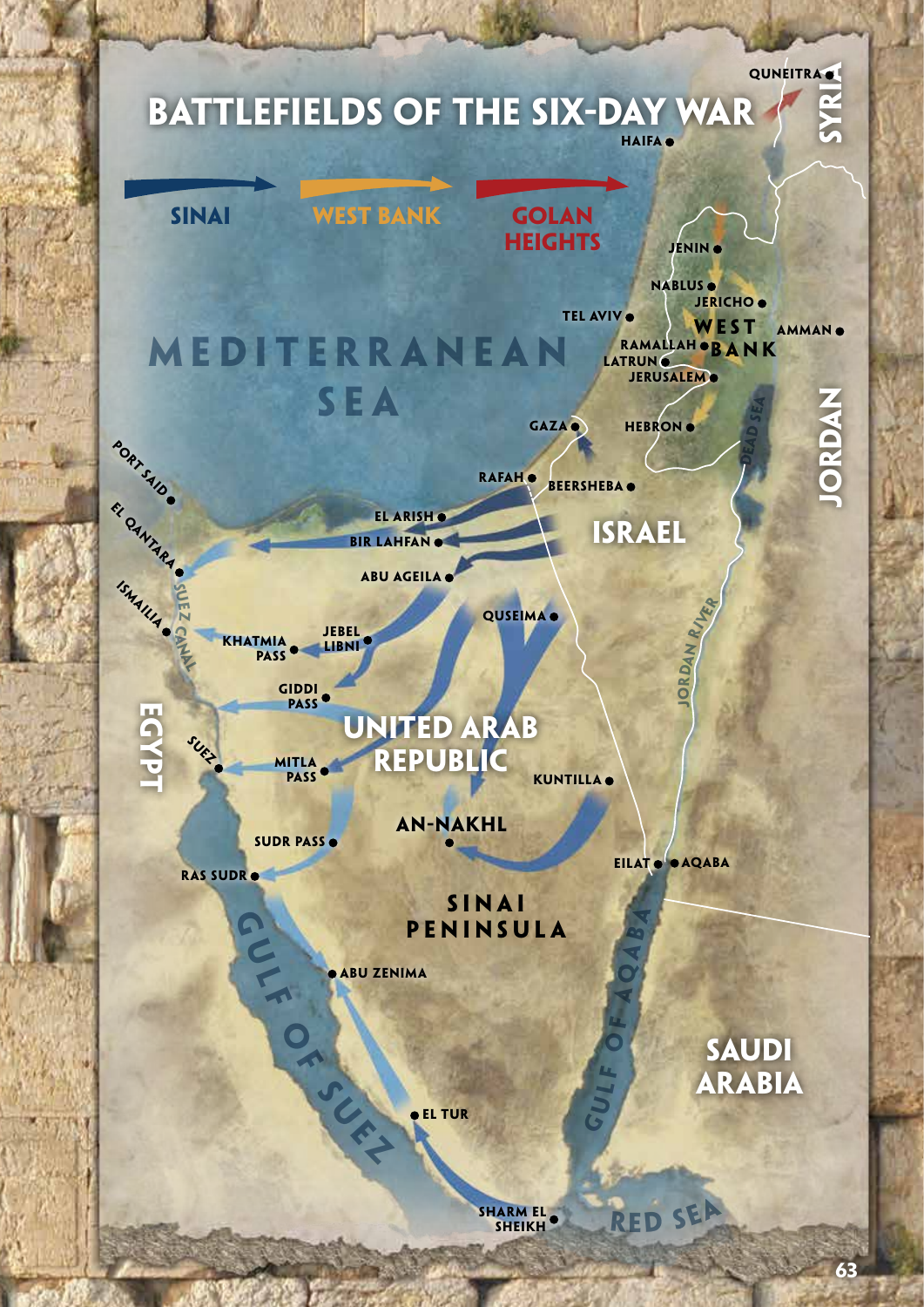# **The Battle of An-Nakhl**

The Sinai Army's 6<sup>th</sup> Mechanised Division is withdrawing through An-Nakhl. The Israeli Zippori Brigade is trying to cut it off and destroy it.

## **FIGHTING WITHDRAWAL**

The game is played using the Fighting Withdrawal mission on page 283 of the rulebook. The Israeli force (Zippori Brigade) are the attackers, and the United Arab Republic force (6<sup>th</sup> Mekaneekey Division) are the defenders.

The Israelis are attacking from the march, so do not have Prepared Positions.

## **FORCES**

Suggested forces based on what was actually at the battle are shown on the next page. If you are playing on a larger table and want a larger Israeli force, you could add more M51 or Sho't platoons, perhaps more infantry, and some AMX light tanks and a Sayur platoon with a mix of jeeps and M3 half-tracks. The Arabs could add more T-55 or IS-3M platoons, as much more mechanised infantry as you want, and possibly some MiG-17 fighters for air support.

#### **TIME OF DAY**

To reflect the Israeli's race to get to An-Nakhl as soon as possible, you may want to roll for the time of day. If you do not want to use a random time of day, the battle is fought in Daylight.

| <b>Score</b>      | Time of Day |
|-------------------|-------------|
|                   | Dusk        |
| $2$ or $3$        | Dawn        |
| $4 \text{ to } 6$ | Daylight    |

If the battle is fought at Dusk, the Arab forces do not have Prepared Positions, and both sides must start with two platoons (Arab companies) in Reserve. For the Israelis, these would most likely have been the Sho't tanks and the M3D (120mm) mortars. For the Arabs, the slower Centurions and IS-3M heavy tanks would probably have been the last to arrive, so would be good candidates to keep in reserve.

#### **DESERT FORT RULES**

The rules for the Desert Fort can be found on the Flames Of War website at:

http://www.flamesofwar.com/hobby.aspx?art\_id=4122